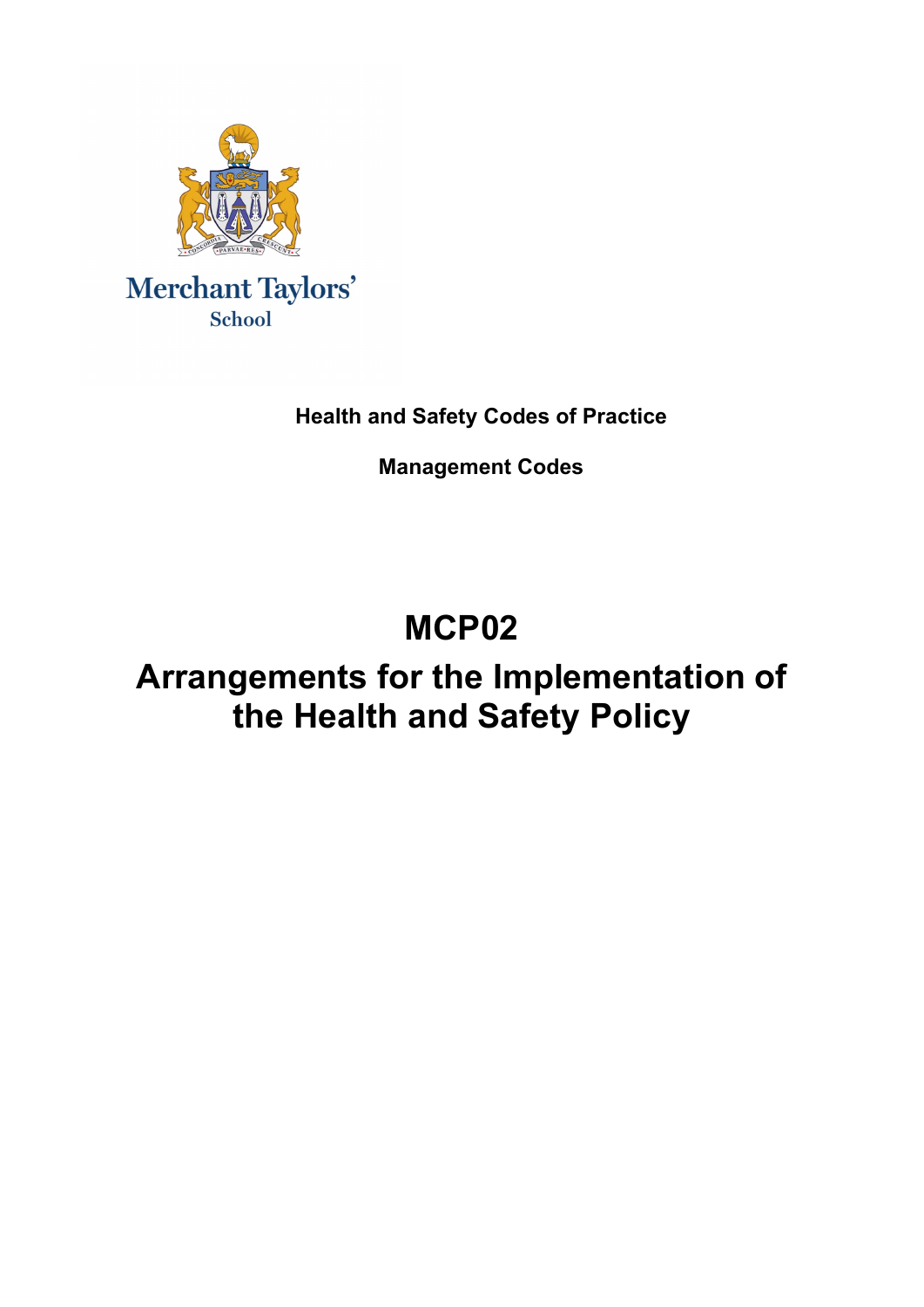| All staff, pupils, users of and visitors to the<br>Merchant Taylors' Schools                                                          |
|---------------------------------------------------------------------------------------------------------------------------------------|
| <b>Executive Management Team</b>                                                                                                      |
| <b>Responsibility for review of this Code of   Executive Management Team</b>                                                          |
| September 2019                                                                                                                        |
| <b>July 2021</b>                                                                                                                      |
| July 2023*<br>*This Code of Practice may be updated prior<br>to this date in response to statutory or<br>organisational requirements. |
|                                                                                                                                       |

Please note that the Health and Safety web pages' version of this Code of Practice is the only version that is maintained. Any printed copies should be viewed as "uncontrolled" and as such may not necessarily contain the latest updates and amendments.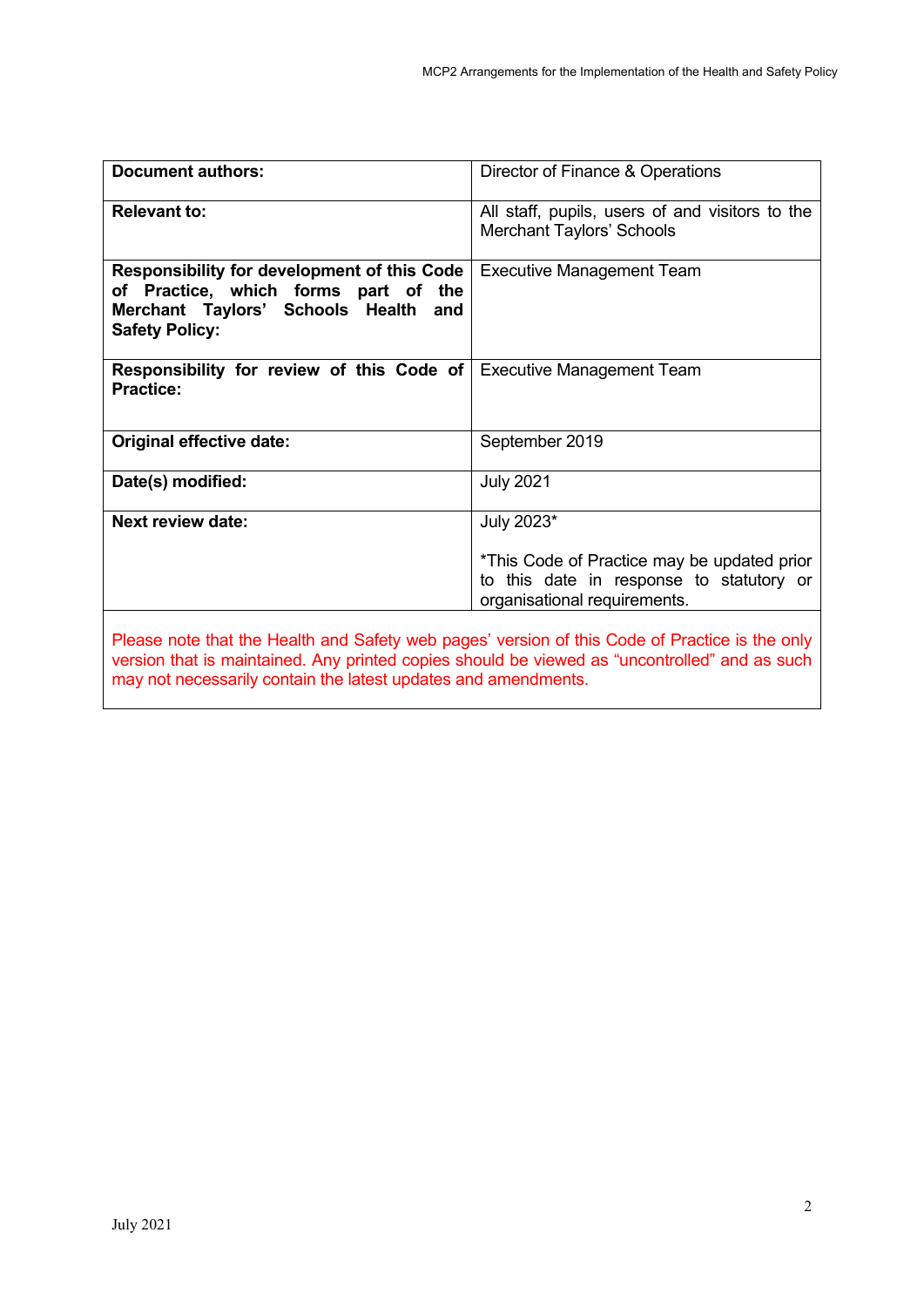#### **THIS CODE OF PRACTICE FORMS PART OF THE MERCHANT TAYLORS' SCHOOLS HEALTH AND SAFETY POLICY AND REPLACES ALL PREVIOUS ISSUES**

## **RELEVANT DOCUMENTS**

Health and Safety at Work Act 1974 Management of Health and Safety at Work Regulations 1999 Building Regulations Construction (Design and Management) Regulations 2015 ISI Regulatory Requirements DFE Guidelines for Covid 19

# **RELATED POLICIES AND DOCUMENTS**

Merchant Taylors' Schools Health and Safety Policy Statement Management Code of Practice MCP1 - Organisation for the Implementation of the Health and Safety Policy Health & Safety Code of Practice SCP01 - Workplace Health, Safety and Welfare Health & Safety Code of Practice SCP02 - Risk Assessments Health & Safety Code of Practice SCP03- Contractors Health & Safety Code of Practice SCP04 - Contractors Permits Health & Safety Code of Practice SCP05 - Construction (Design & Management) Health & Safety Code of Practice SCP06 - Asbestos Management Health & Safety Code of Practice SCP07 - Control of Substances Hazardous to Health Health & Safety Code of Practice SCP08 - Electrical Safety Health & Safety Code of Practice SCP09 - Fire Precautions Health & Safety Code of Practice SCP10 - Legionella & Associated Risks Health & Safety Code of Practice SCP11 - Lifting Operations & Lifting Equipment Health & Safety Code of Practice SCP12 - Safe Use of Plant & Equipment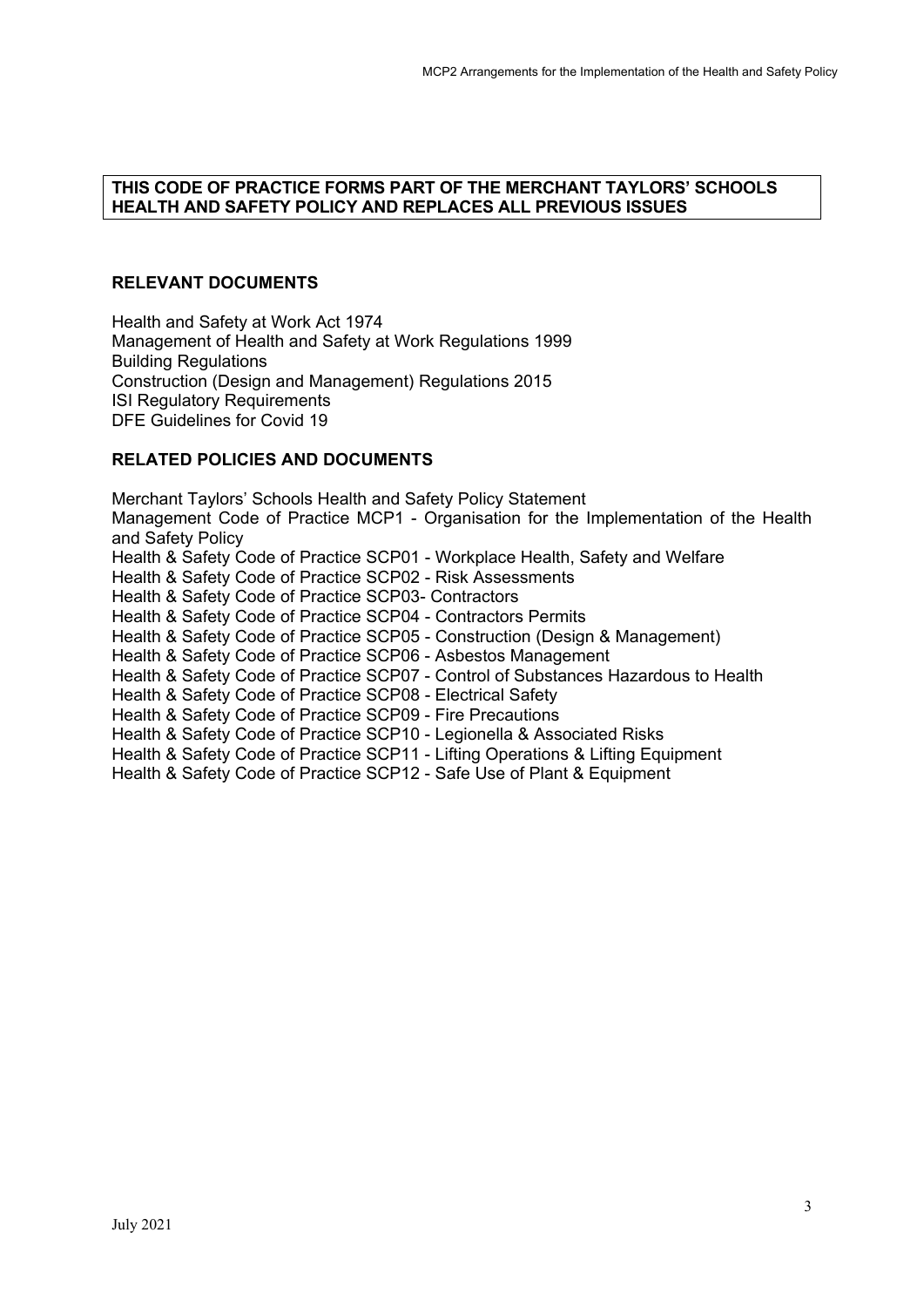# **INDEX**

- 1. Objective
- 2. Merchant Taylors' Schools' Health and Safety Strategy
- 3. Annual Health and Safety Action Plan
- 4. Annual Health and Safety Reports and information to the Executive Management Team and Board of Governors
- 5. Risk Management
- 6. Health and Safety Codes of Practice
- 7. Health and Safety Guidance Notes
- 8. Consultation
- 9. Acquisitions and Purchases
- 10. Active and Reactive Monitoring
- 11. Developing local policies where the Schools Health and Safety Policy does not address all the activities of the Schools or Departments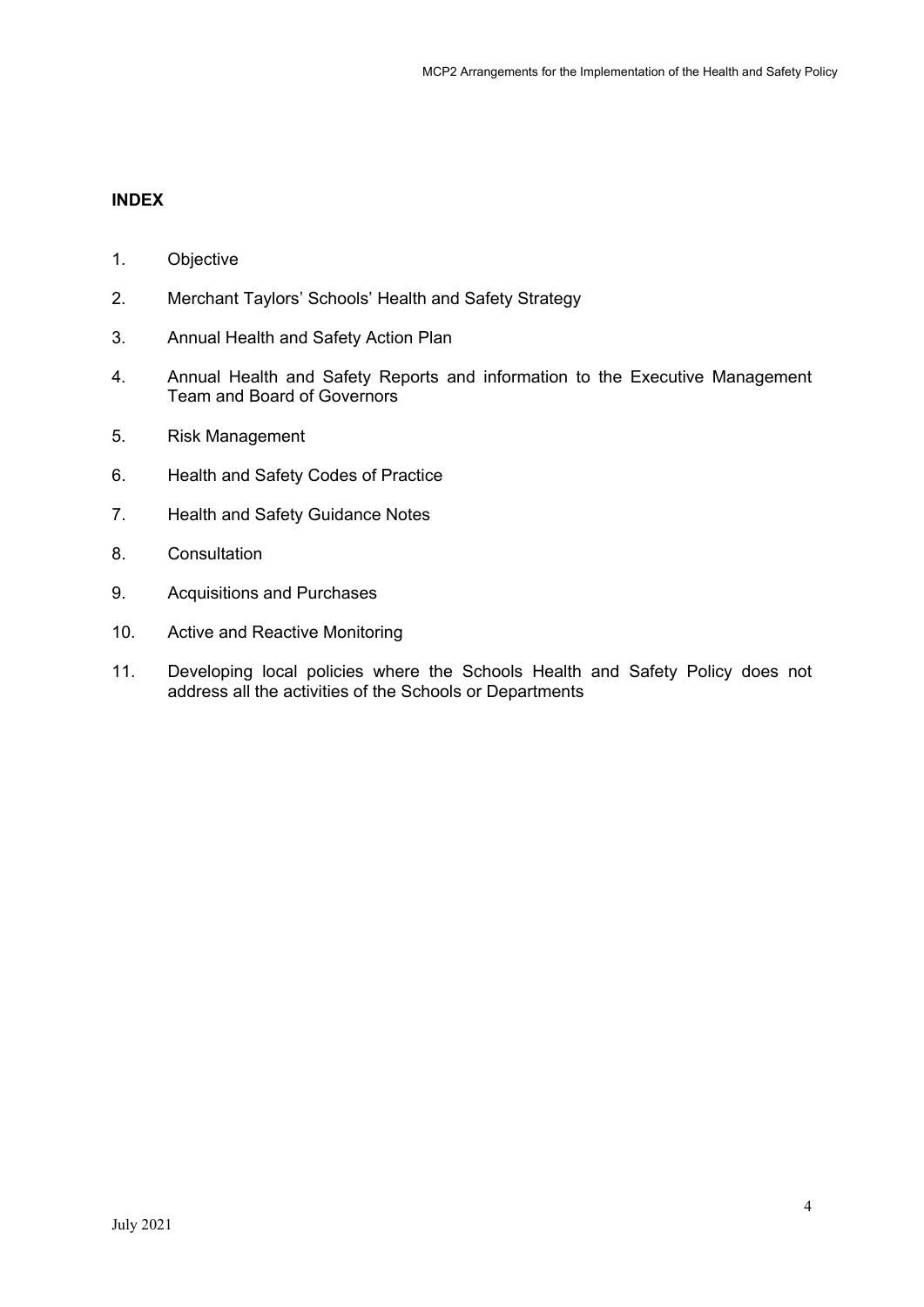## **1. OBJECTIVE**

This Code of Practice has been developed to provide information on strategic and operational arrangements for the management and control of health, safety and associated environment matters relating to the activities of the Schools'. This should be read in conjunction with the Schools' Health and Safety Policy Statement, signed by the Chair of Governors, which may be found on the Schools intranet site.

#### **2. MERCHANT TAYLORS' SCHOOLS' HEALTH AND SAFETY STRATEGY**

Merchant Taylors' Schools Health and Safety Strategy outlines the long term focus and aims of the Schools in regard to health and safety, and sets out its commitment to achieving them.

## **3. ANNUAL HEALTH AND SAFETY ACTION PLAN**

The Annual Health and Safety Action Plan outline how the focus and aims of the Schools' Health and Safety Strategy are going to be delivered.

#### **4. ANNUAL HEALTH AND SAFETY REPORTS AND INFORMATION TO THE STRATEGIC MANAGEMENT TEAM (SMT) AND BOARD OF GOVERNORS**

Annual Health and Safety Reports are prepared and presented to the Executive Management Team (EMT) and to the Board of Governors.

Minutes of meetings of the Schools' Health and Safety Committee are distributed to the EMT and to the Board of Governors. In this way information about success and feedback is passed from the local level to the institutional level and on to the governing body. Minutes of meetings of the Schools' Health and Safety Committee may be found on the Schools intranet site.

#### **5. RISK MANAGEMENT**

The components of the Schools risk management framework support a sound system of internal control, contribute to effective corporate governance and assist in satisfying risk reporting requirements. The Schools Risk and Business Continuity Management Policy and Risk Management strategy are available. The Schools arrangements for incident management form part of its framework for Business Continuity Management.

In the Schools, where teaching is assumed to be a dynamic processes, risk assessments will display these features too. Risk assessment will be a developing and fixed element of management activities throughout the institution. Details are contained in SCP02 Risk Assessment.

Performance standard setting will be driven by the risk management process.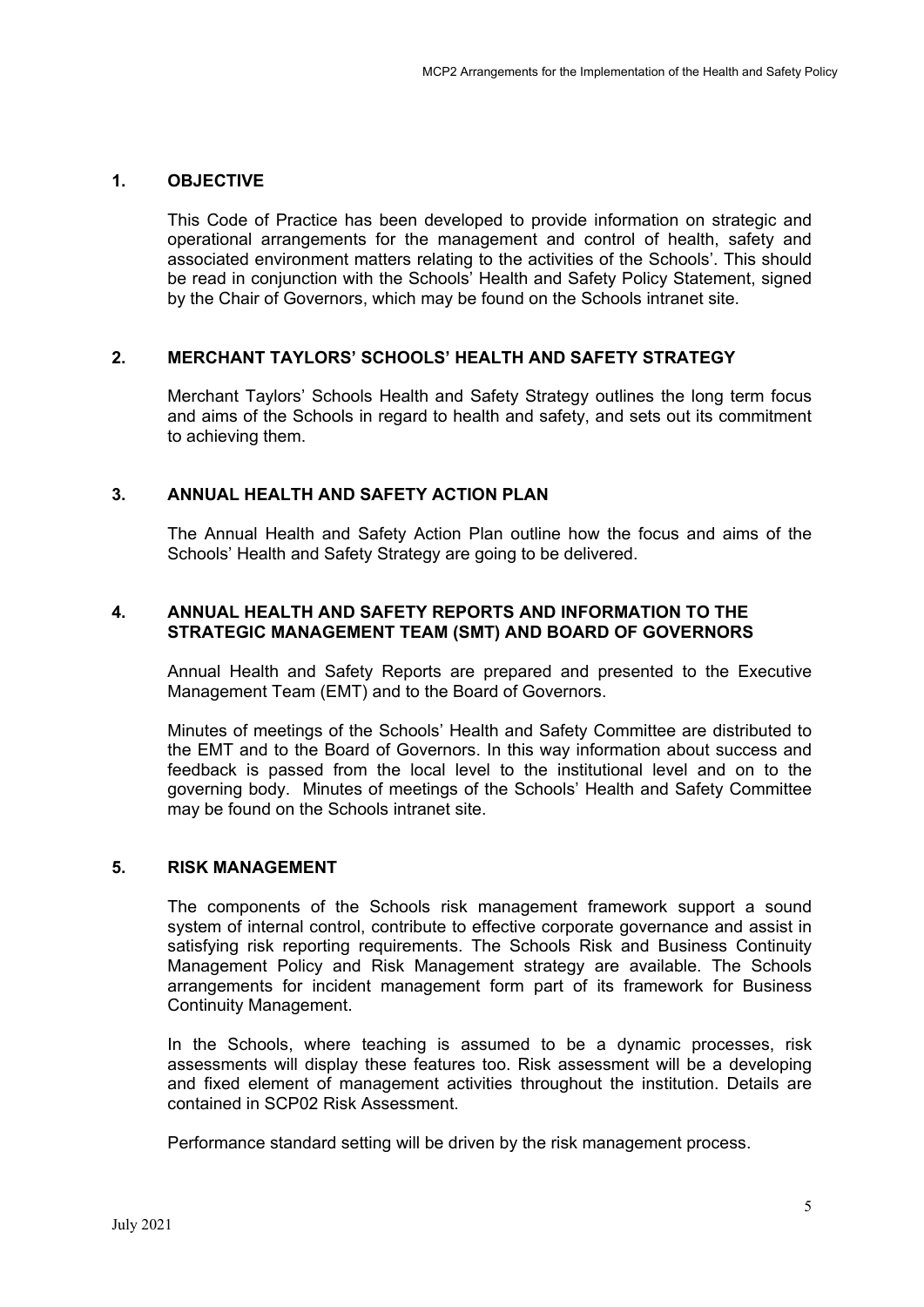# **6. HMANAGEMENT AND SAFETY CODES OF PRACTICE**

Management and Safety Codes of Practice, each of which have been formally approved by the Schools Health and Safety Committee are located on the Schools' intranet site.

The standards laid down in the Codes of Practice are to be regarded as minimum standards. Procedures or equipment which fail to meet those outlined will be taken out of use or the activity suspended until compliance is achieved.

The Health and Safety Codes of Practice are divided into Management, Safety, Welfare and relevant Environment and Sustainability Codes of Practice. They set out the arrangements for the operation of the Schools' Health and Safety Policy and are routinely reviewed. All Codes of Practice are available on the Schools' intranet site. The following Management and Safety Codes of Practice provide a minimum standards in respect of Health and safety:

- 1. Organisation for the Implementation of the Health and Safety Policy (MCP1)
- 2. Arrangements for the Implementation of the Health and Safety Policy (MCP2)
- 3. Workplace Health, Safety and Welfare (SCP1)
- 4. Risk Assessment (SCP2)
- 5. Contractors (SCP3)
- 6. Contractors Permits (SCP4)
- 7. Construction (Design and Management) (CDM) Regulations (SCP5)
- 8. Asbestos (Policy & Plan) (SCP6)
- 9. Control of Substances Hazardous to Health (COSHH) (SCP7)
- 10. Electrical Safety (SCP8)
- 11. Fire Precautions (SCP9)
- 12. Legionella & Associated Risks (SCP10)
- 13. Lifting Operations and Lifting Equipment (SCP11)
- 14. Safe Use of Plant and Equipment (SCP12)
- 15. Evacuation Procedures
- 16. Safety Inspections, Audits and Reporting Hazards
- 17. Reporting and Investigation of Adverse Events
- 18. Noise at Work
- 19. Personal Protective Equipment
- 20. Out of Hours Working
- 21. Visitors and Use of Schools Premises
- 22. Supervision
- 23. Fieldwork, Visits
- 24. Ionising Radiation & Non-ionising Radiation
- 25. Manual Handling
- 26. Display Screen Equipment
- 27. Placement of Pupils for Work Experience
- 28. Lone Working
- 29. Driving at Work
- 30. Pressure Systems
- 31. First Aid
- 32. New and Expectant Mothers
- 33. Violence
- 34. Work Related Stress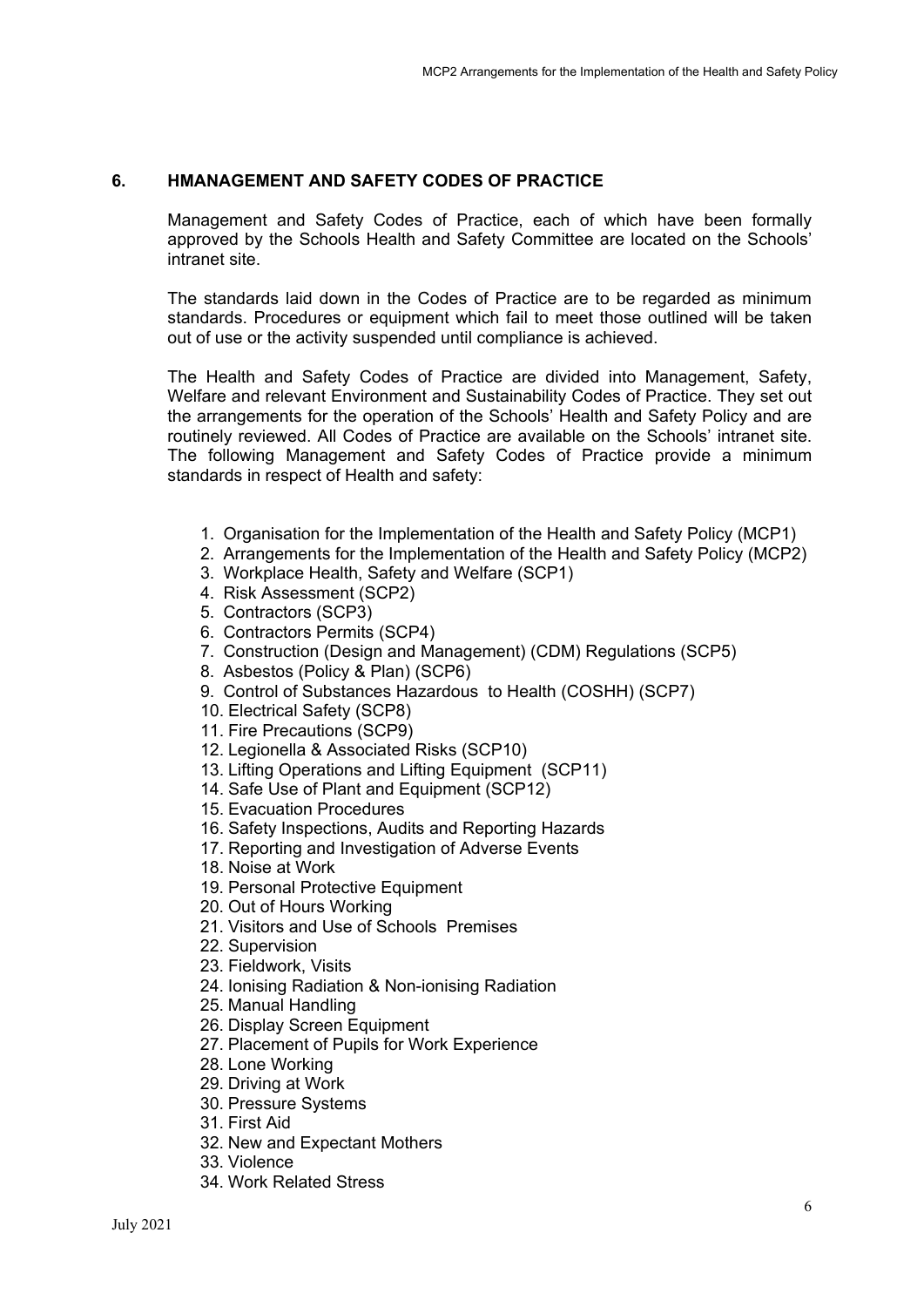- 35. Children on Schools Premises & Safeguarding
- 36. Assisted Evacuation
- 37. Working at Height
- 38. Vibration at Work
- 39. Managing Meningococcal Disease among the Pupil Population
- 40. Dangerous Substances and Explosive Atmospheres
- 41. Approved Scaffolding
- 42. Provision, Storage and Safe Use of Transportable Gases
- 43. Thermal Comfort and Ventilation of Internal Spaces
- 44. Health and Safety Committee
- 45. Information, Instruction and Training
- 46. Incident Management
- 47. Drugs
- 48. Alcohol
- 49. No Smoking
- 50. Recycling and Waste Resource Management
- 51. Hazardous and Offensive Waste

#### **7. HEALTH AND SAFETY GUIDANCE NOTES**

Health and Safety Guidance Notes provide guidance on a wide range of health and safety topics, most of which are cross-referred to Codes of Practice. Where applicable, the Guidance Notes are contained on the Schools intranet site alongside the appropriate Code of Practice.

#### **8. CONSULTATION**

Merchant Taylors' Schools has a positive relationship with the Schools' Safety Representatives, and actively consults with these persons. The principal forum for consultation on matters of health and safety is the Schools' Health and Safety Committee.

#### **9. ACQUISITIONS AND PURCHASES**

All purchases or acquisitions of equipment for use at work made by the Schools' are subject to legal requirements and must be designed to satisfy current legislation in force at the time of their being purchased or put into use (e.g. gifts from other organisations), must comply with standards on safety at the time of acquisition by the Schools.

#### **10. ACTIVE AND REACTIVE MONITORING**

Arrangements for active and reactive monitoring and reviewing of the effectiveness of the Health and Safety Policy at the various levels of Schools management are contained in the following Codes of Practice:

- Safety Inspections, Audits and Reporting Hazards
- Reporting and Investigation of Adverse Events.